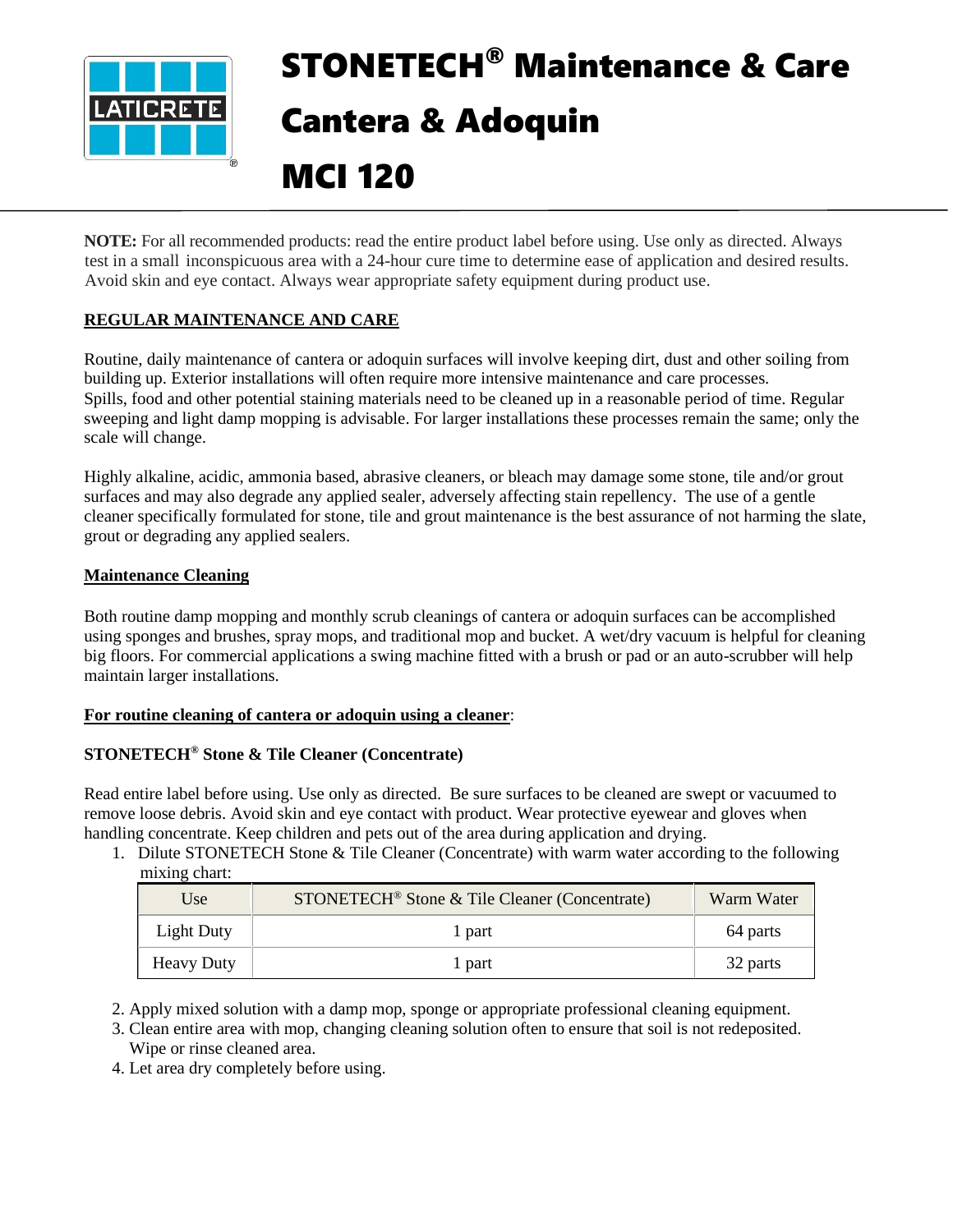# **STONETECH® Stone & Tile Cleaner (Ready-To-Use)**

Read entire label before using. Use only as directed. Be sure surfaces to be cleaned are swept or vacuumed to remove loose debris. Avoid skin and eye contact with product. Wear protective eyewear and gloves when handling concentrate. Keep children and pets out of the area during application and drying.

- 1. Spray or pour directly onto soiled area.
- 2. Wipe clean with a dry towel, lint free cloth or sponge. No need to rinse.
- 3. Repeat for heavily soiled areas using a non-abrasive scrubbing pad.
- 4. Wipe clean with a dry towel.

Refer to [DS 211.0](https://cdn.laticrete.com/~/media/product-documents/product-data-sheets/ds-211.ashx) for more information.

#### **NEW INSTALLATION PRE-GROUT TREATMENT**

#### **Grouting cleanup is often easier when the stone is sealed prior to grouting. Cantera or adoquin can be porous and is susceptible to grout staining and may benefit from sealing prior to grouting.**

A simple water test can be performed to identify if the stone is porous. If the Cantera or Adoquin darkens after applying water to the stone surface and waiting for 5 minutes, the stone is absorbent and applying a sealer prior to grouting may aid in clean up after grouting. For most stones that darken when wet a single application of sealer is generally sufficient as a pre-grouting treatment.

#### **For a pre-grout sealer for cantera or adoquin:**

# **STONETECH® Heavy Duty Sealer**

#### **Pre-Grout Sealer Application**

Read entire label before using. Use only as directed. Always test in a small inconspicuous area with a 24-hour cure time to determine ease of application and desired results. Make sure surface is clean and free of waxes and coatings. STONETECH Heavy Duty Sealer may be applied to damp surfaces one hour after standing water has been removed. Surface temperature should be between 50°F - 80°F (10°C - 26°C). Ensure that the area is wellventilated during application and until the surface is dry. Keep children and pets out of the area until treated surface is dry.

- 1. Ensure cap is closed and sealed and then shake well before use.
- 2. Mask off surfaces not intended to be treated.
- 3. Liberally apply an even coat of STONETECH Heavy Duty Sealer using a paint pad, roller, brush or lowpressure sprayer.
- 4. Allow the sealer to penetrate the surface for 10-15 minutes. During this time, keep the surface wet with sealer, adding more sealer as needed. DO NOT ALLOW SEALER TO COMPLETELY DRY ON THE SURFACE.
- 5. Thoroughly wipe dry the entire surface with clean absorbent towels.
- 6. A second coat may be needed for porous, absorbent surfaces. If a second coat is required, it should be applied within 30-40 minutes from the initial application as directed in steps 3-5.
- 7. Allow sealer to cure for 24 hours prior to grouting.
- 8. Clean tools used during application with water.

Refer to [DS 279.0](https://cdn.laticrete.com/~/media/product-documents/product-data-sheets/ds-279.ashx) for more information.

#### **RESTORATIVE DEEP CLEANING**

#### **Stone, tile and grout installations can become heavily soiled over time. Restorative cleaning processes will help return these surfaces to a more acceptable appearance.**

The following restorative surface cleaning processes are done in preparation for resealing or for specialized surface cleaning circumstances. These cleaning processes should not damage the surface of the cantera and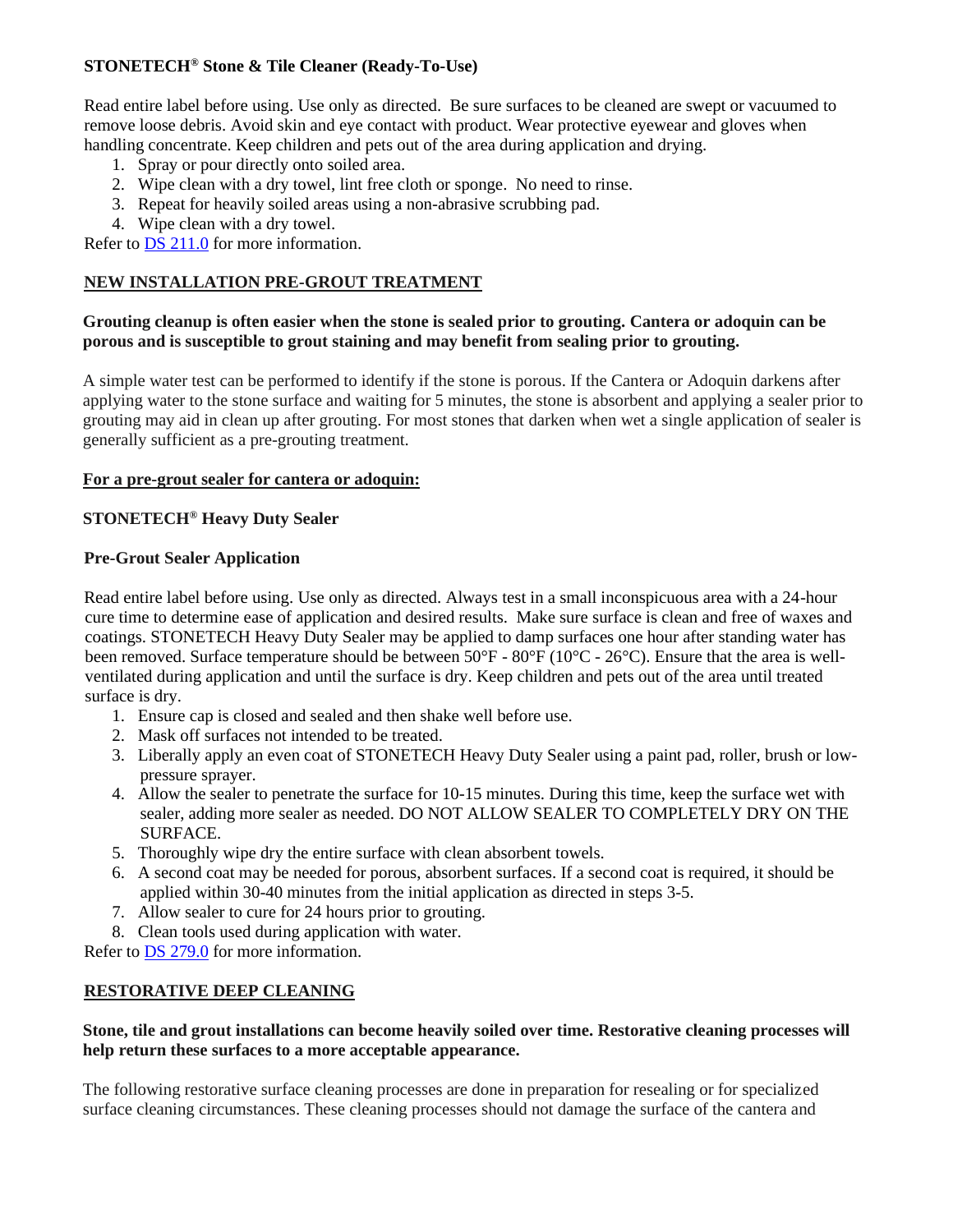adoquin. However, these types of heavy duty cleaning methods may degrade or strip many sealers from the application.

Depending on the type of soiling or staining, select one of the following options:

#### **For cleaning grease, oil, dirt, dry soil, or to prepare for resealing:**

# **STONETECH® KlenzAll™ Cleaner (Concentrate)**

Read entire label before using. Use only as directed. Always test in a small inconspicuous area to determine ease of use and desired results. Be sure all surfaces to be cleaned are swept or vacuumed to remove loose debris. Avoid skin and eye contact with product. Wear protective eyewear, gloves, long sleeves, and long pants while handling concentrate. Ensure work area is well-ventilated during application and until surface is dry. Keep children and pets out of the area during application and drying.

The following is a restorative surface cleaning process which is done in preparation for resealing or for specialized surface cleaning circumstances. This process should not damage the stone surface. However, this type of heavy duty cleaning will degrade or strip many sealers from the application.

1. Dilute concentrated STONETECH<sup>®</sup> KlenzAll<sup>TM</sup> Cleaner with warm water according to the following mixing chart:

| Use               | STONETECH <sup>®</sup> KlenzAll <sup>TM</sup> Cleaner (Concentrate) | Warm Water | pH  |
|-------------------|---------------------------------------------------------------------|------------|-----|
| Light Duty        | part                                                                | 8 parts    | 10. |
| Medium Duty       | part                                                                | 4 parts    |     |
| <b>Heavy Duty</b> | part                                                                | 2 parts    |     |

- 2. Apply mixed solution with a mop, clean cloth or low-pressure sprayer. Avoid applying cleaner on unintended surfaces.
- 3. Lightly scrub with a scrub brush or floor machine as needed.
- 4. Remove STONETECH KlenzAll Cleaner using a clean cloth, wet/dry vacuum or damp mop.
- 5. Rinse area well with clean water. Allow area to dry completely.
- 6. Some surfaces may require additional cleaning. If so, repeat steps  $2 5$  above.

7. Reseal cleaned area with an appropriate STONETECH sealer (e.g. STONETECH Heavy Duty Sealer). Refer to [DS 215.0](https://cdn.laticrete.com/~/media/product-documents/product-data-sheets/ds-215.ashx) for more information.

#### **Removal of efflorescence, mineral deposits, and calcium based staining:**

#### **STONETECH Restore™ Acidic Cleaner**

Read entire label before using. Use only as directed. Always test in a small inconspicuous area to determine required dilution and results. Be sure all surfaces to be cleaned are swept or vacuumed to remove loose debris. Heavy duty dilution may darken some surfaces. **This acid-based cleaner will etch or damage most marble, limestone and travertine surfaces. Will etch or corrode most metal surfaces.** Avoid skin and eye contact. Wear protective eyewear, gloves, long sleeves, and long pants while handling product. Ensure work area is wellventilated during application and until surface is dry. Keep children and pets out of the area during application and drying.

1. Dilute concentrated STONETECH Restore™ Acidic Cleaner with warm water according to the following mixing chart:

| Use         | STONETECH <sup>®</sup> Restore <sup>™</sup> Acidic Cleaner<br>(Concentrate) | Warm Water | pH |
|-------------|-----------------------------------------------------------------------------|------------|----|
| Light Duty  | . part                                                                      | 16 parts   |    |
| Medium Duty | <sub>part</sub>                                                             | 4 parts    |    |
| Heavy Duty  | part                                                                        | part       |    |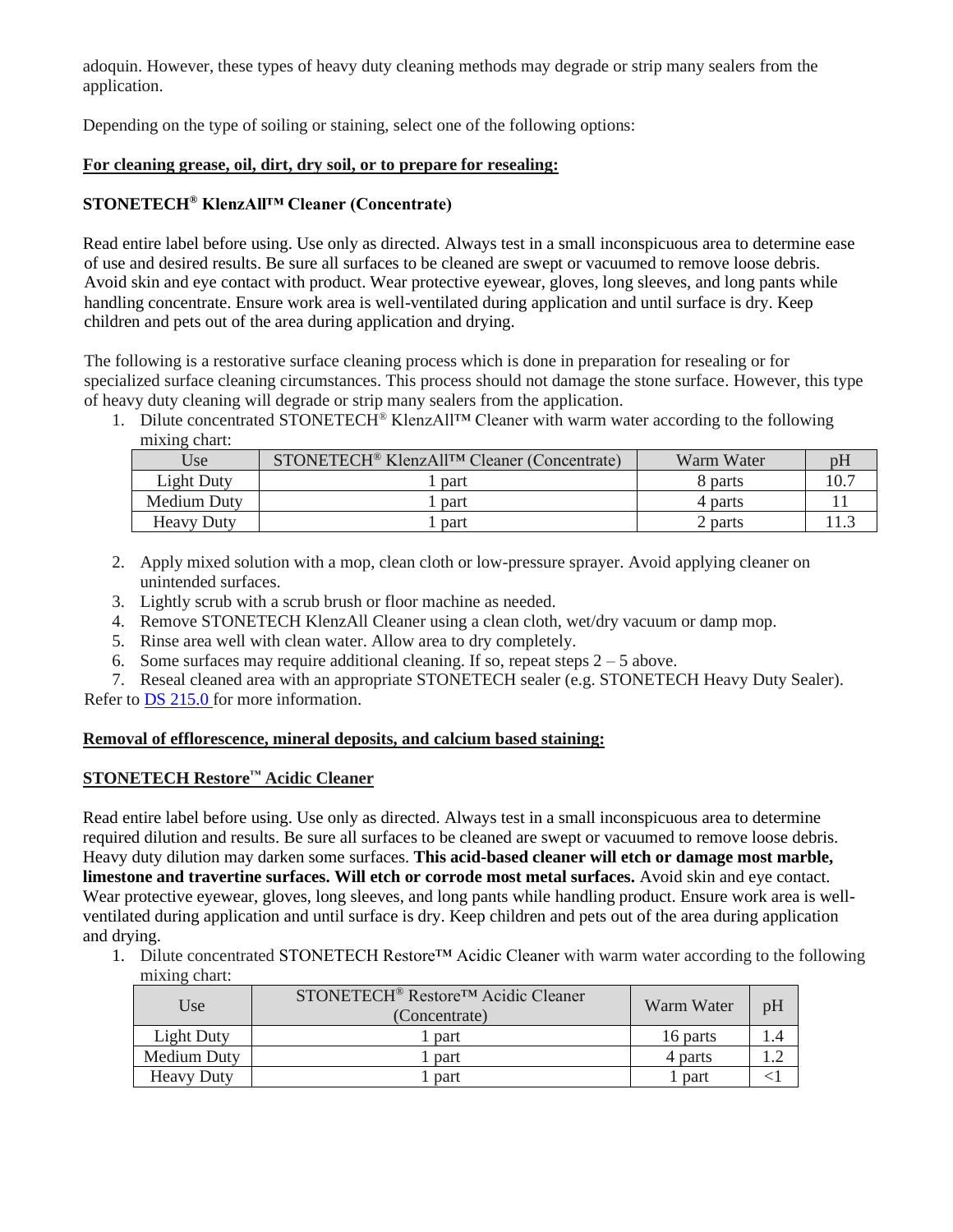- 2. Mask off and protect any metals or other surfaces not intended to be treated. Apply mixed solution with a clean mop, or towel.
- 3. Agitate with a scrub brush or floor machine as needed.
- 4. Remove STONETECH® Restore™ Acidic Cleaner using a clean cloth, wet/dry vacuum or damp mop.
- 5. Rinse area well with clean water and wipe dry.
- 6. Thoroughly rinse all metal surfaces with clean water. Clean and rinse equipment with water.

7. Reseal cleaned area with an appropriate STONETECH sealer (e.g. STONETECH Heavy Duty Sealer).

Refer to [DS 216.0](https://cdn.laticrete.com/~/media/product-documents/product-data-sheets/ds-216.ashx) for more information.

## **Removal of cement grout hazes, stripping topical coatings, acrylic finishes or heavy waxes:**

# **STONETECH® Epoxy Grout Haze & Coating Stripper**

Read entire label before using. Use only as directed. Test in a small inconspicuous area to determine ease of application and desired results. Be sure all surfaces to be cleaned are swept or vacuumed to remove loose debris. Ensure work area is well-ventilated during application and until surface is dry. Keep children and pets out of the area until surface use resumes. Avoid contact with surfaces not intended to be treated. Avoid applying in direct sunlight. Should not be used in extreme temperatures. Recommended application temperature range is between  $50^{\circ}$ F -  $90^{\circ}$ F (10  $^{\circ}$ C - 32  $^{\circ}$ C).

- 1. SHAKE WELL BEFORE USING. Do not dilute before applying.
- 2. Wear rubber gloves and eye protection during handling and application to prevent skin and eye contact.
- 3. Liberally apply an even coat of STONETECH<sup>®</sup> Epoxy Grout Haze & Coating Stripper over the required area with a paint brush, mop or paint pad. DO NOT APPLY WITH A SPRAYER. Immediately remove STONETECH Epoxy Grout Haze & Coating Stripper from unintended surfaces with a wet cloth to prevent potential damage to those surfaces.
- 4. Application time will vary depending on type of coating being removed. Approximate application times are as follows:

| Haze / Coating          | <b>Surface Type</b>               | <b>Age of Haze/Coating</b> |                 |            |
|-------------------------|-----------------------------------|----------------------------|-----------------|------------|
|                         |                                   | 24 Hour                    | 7 Days          | $> 7$ Days |
| Epoxy Grout Haze        | Tile                              | $1 - 3$ minutes            | $3 - 5$ minutes | 10 minutes |
| <b>Epoxy Grout Haze</b> | Natural Stone &<br><b>Masonry</b> | $1 - 3$ minutes            | $3 - 5$ minutes | 10 minutes |
| Coatings $*$            | Tile                              | $1 - 5$ minutes            |                 |            |
| Coatings $*$            | Natural Stone &<br>Masonry        | $1 - 5$ minutes            |                 | 10 minutes |

- 5. Do not let STONETECH Epoxy Grout Haze & Coating Stripper dry on the surface. If STONETECH Heavy Duty Epoxy Grout Haze & Coating Stripper starts to dry, add additional product to keep surface wet.
- 6. Agitate surface with a nylon scrub brush or pad after testing a small area first to make sure that brush or pad will not scratch the surface. Surface can be wet with water to enable easier removal of coating.
- 7. Wipe up residual STONETECH Epoxy Grout Haze & Coating Stripper Coating Stripper with clean, dry cloth or wet mop. A wet/dry vacuum can be used for larger area.
- 8. Rinse surface well with clean water.
- 9. More than one application may be required, repeat steps 3 through 8 when necessary.
- 10. Surface traffic may begin 2 hours after removal of coating.

Refer to [DS 116.4](https://cdn.laticrete.com/~/media/product-documents/product-data-sheets/ds1664_stonetech-epoxy-grout-haze-coating-stripper.ashx) for more information.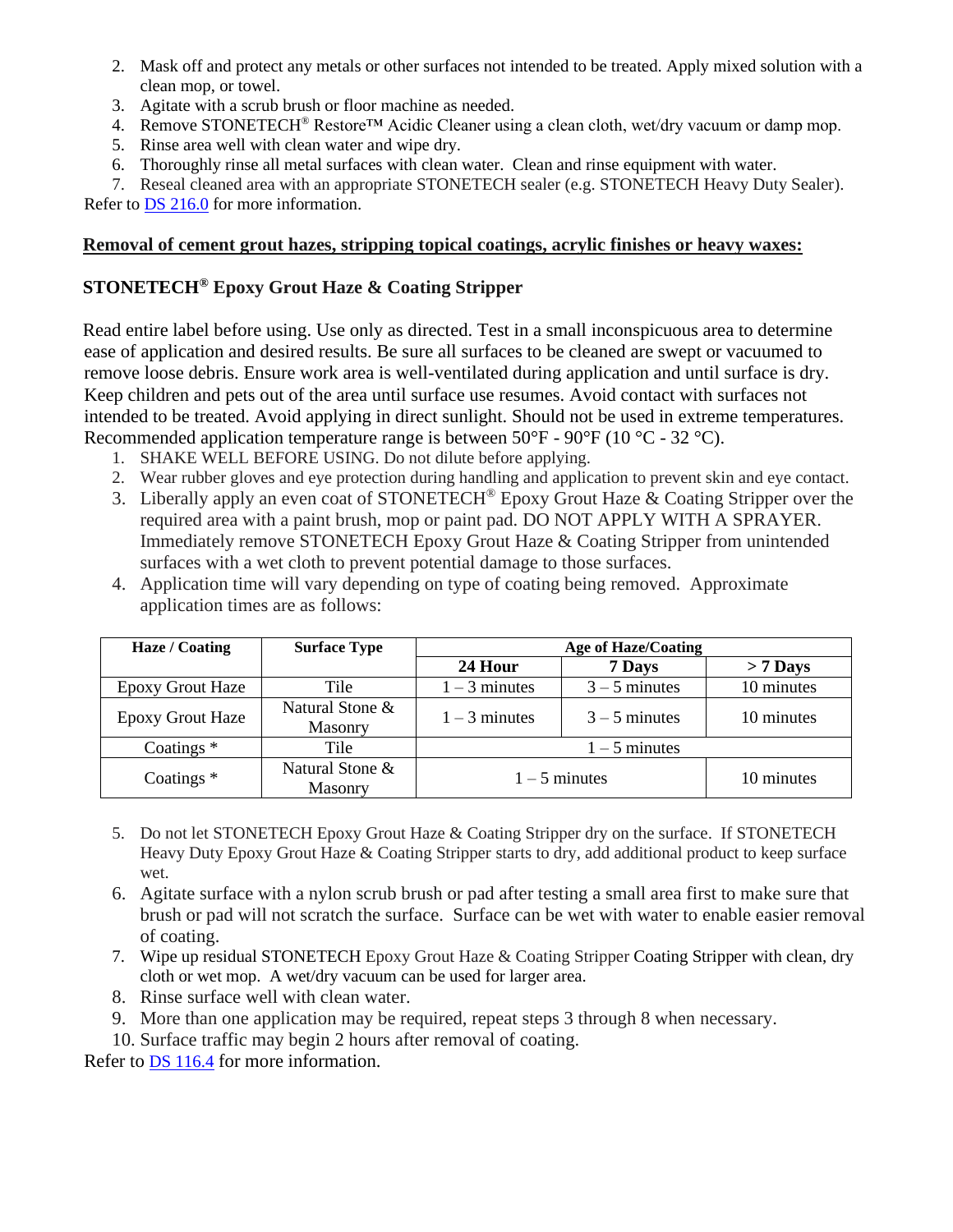#### **For spot or small area deep cleaning**:

#### **STONETECH® DeepKlenz™ Cleaner**

Read entire label before using. Use only as directed. Test in a small inconspicuous area to determine required results. Be sure all surfaces to be cleaned are swept or vacuumed to remove loose debris. Avoid skin and eye contact with product. Wear protective eyewear, gloves, long sleeves, and long pants while handling concentrate. Ensure work area is well-ventilated during application and until surface is dry. Keep children and pets out of the area during application and drying. Recommended application temperature range is between 40°F - 100°F (4°C - 38°C).

- 1. Thoroughly wet surface by directly spraying onto soiled area.
- 2. Allow STONETECH DeepKlenz Cleaner to work on the surface for 5-10 minutes. Do NOT allow product to dry on the surface.
- 3. Lightly scrub with a stiff bristle brush to remove the surface contaminants.
- 4. Rinse and wipe surface with clean cloth and warm water. Repeat as needed for heavy soiled areas.

5. Reseal cleaned area with an appropriate STONETECH sealer (e.g. STONETECH Heavy Duty Sealer). Refer to [DS 111.2](https://cdn.laticrete.com/~/media/product-documents/product-data-sheets/ds-1112.ashx) for more information.

#### **For cleaning and removing soap scum:**

#### **STONETECH Soap Scum Remover**

Read entire label before using. Use only as directed. Always test in a small inconspicuous area to determine ease of use and desired results. Be sure surfaces to be cleaned are swept or vacuumed to remove loose debris. Avoid skin and eye contact. Wear protective eyewear and gloves. Keep children and pets out of the area during application and drying.

- 1. Spray STONETECH Soap Scum Remover directly on soiled areas. Avoid applying onto unintended surfaces.
- 2. Wipe surface with clean, dry cloth or scrub with stiff nylon brush as needed.
- 3. Rinse area well with clean water.
- 4. Wipe area dry with clean cloth.
- 5. Repeat as needed for heavily soiled areas.

Refer to [DS 229.0](https://cdn.laticrete.com/~/media/product-documents/product-data-sheets/ds-229.ashx) for more information.

#### **For cleaning and removing mold and mildew:**

#### **STONETECH Mold & Mildew Stain Remover**

Read entire label before using. Use only as directed. Always test in a small inconspicuous area to determine ease of use and desired results. Be sure surfaces to be cleaned are swept or vacuumed to remove loose debris. Avoid skin and eye contact. Wear protective eyewear and gloves. Keep children and pets out of the area during application and drying. Do not mix this product with other household cleaners or metals.

- 1. Spray STONETECH Mold & Mildew Stain Remover directly on soiled areas. Avoid applying onto unintended surfaces.
- 2. Clean surface with non-abrasive sponge or stiff nylon brush as needed.
- 3. Rinse area well with clean water.
- 4. Repeat as needed for heavily-soiled areas.

Refer to [DS 219.0](https://cdn.laticrete.com/~/media/product-documents/product-data-sheets/ds-219.ashx) for more information.

#### **For oil stain removal:**

#### **STONETECH Oil Stain Remover**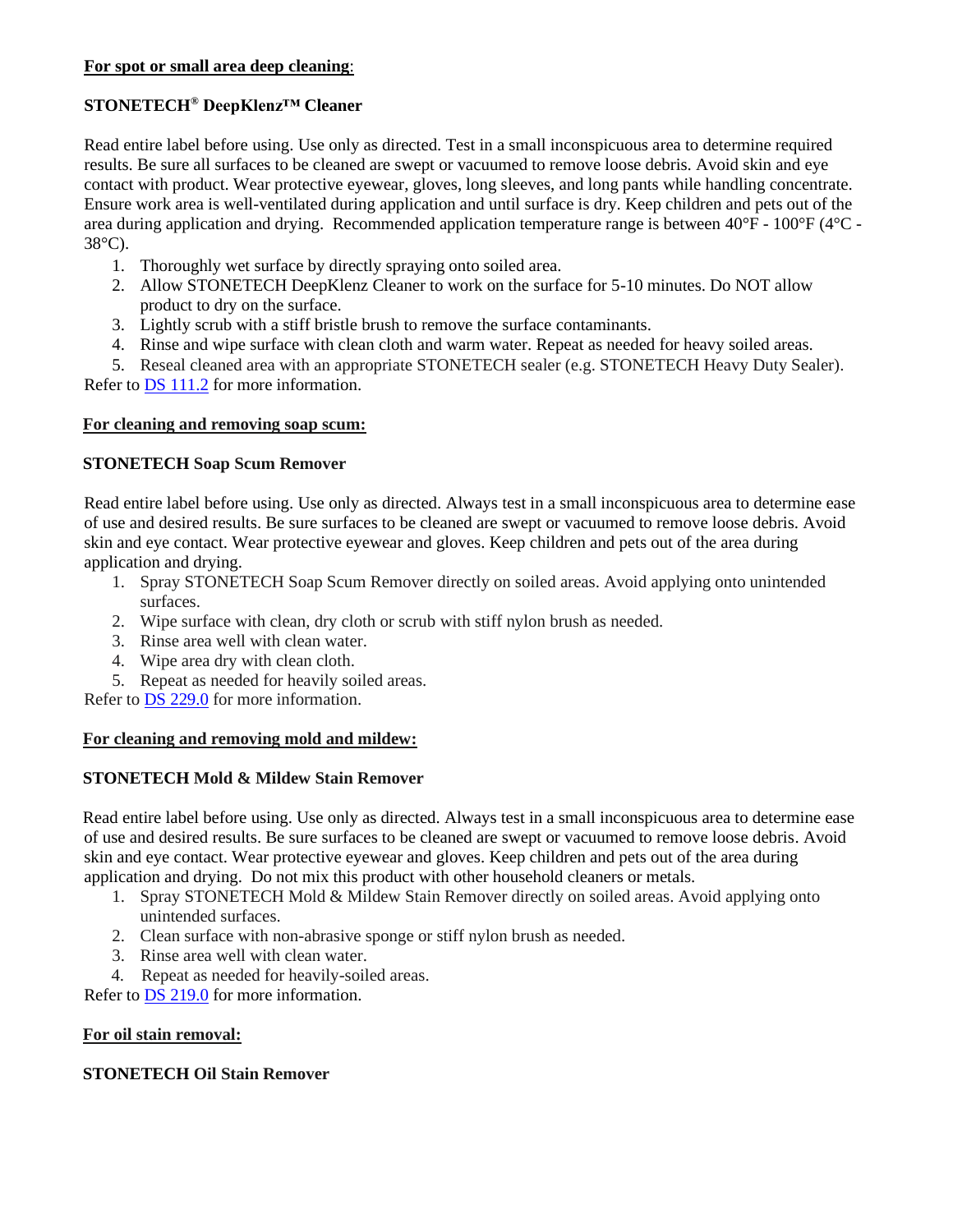Read entire label before using. Use only as directed. Always test in a small inconspicuous area to determine that the desired results will be achieved. Make sure surface is clean, dry, and free of waxes and coatings. Ensure that area is well-ventilated and keep children and pets away from the area during application and until surface is clean and dry.

- 1. Using a plastic or wood spatula, stir thoroughly to mix the paste.
- 2. Apply a  $\frac{1}{4}$  (6 mm) thick layer of paste to the stain. Ensure that the paste extends at least 1" 2" (25 50mm) beyond the edge of the stain.
- 3. Do not cover.
- 4. Allow  $48 72$  hours for STONETECH<sup>®</sup> Oil Stain Remover to dry.
- 5. Using a plastic spatula, remove the dried STONETECH Oil Stain Remover and discard.
- 6. Allow solvent to completely dry from the stone.
- 7. If stain is not completely gone after drying, repeat process.
- 8. Clean up residue and tools with mineral spirits.
- 9. Once the surface is dry, reseal the cleaned area with an appropriate STONETECH sealer (e.g. STONETECH Heavy Duty Sealer).

Refer to [DS 214.0](https://cdn.laticrete.com/~/media/product-documents/product-data-sheets/ds-214.ashx) for more information.

#### **SEALING AND PROTECTING:**

All cantera and adoquin is susceptible to staining from both oil and water-based materials and sealing will help protect the stone's appearance. The cement grouts used in cantera or adoquin tile installations will also be more stain resistant with the application of a penetrating sealer.

#### **For interior and exterior natural look protection from water- and oil-based staining:**

#### **STONETECH® Heavy Duty Sealer**

Read entire label before using. Use only as directed. Always test in a small inconspicuous area with a 24-hour cure time to determine ease of application and desired results. Allow new grout installations to cure for a minimum of 72 hours prior to application. Make sure surface is clean and free of waxes and coatings. Sealer may be applied to damp surfaces one hour after standing water has been removed. Surface temperature should be between 50°F - 80°F (10°C - 26°C). Ensure that the area is well-ventilated during application and until the surface is dry. Keep children and pets out of the area until treated surface is dry.

- 1. Ensure cap is closed and sealed and then shake well before use.
- 2. Mask off surfaces not intended to be treated.
- 3. Liberally apply an even coat of STONETECH Heavy Duty Sealer using a paint pad, roller, brush or lowpressure sprayer.
- 4. Allow sealer to penetrate the surface for 10-15 minutes. During this time, keep the surface wet with sealer, adding more sealer as needed. DO NOT ALLOW SEALER TO COMPLETELY DRY ON THE SURFACE.
- 5. Thoroughly wipe dry the entire surface with clean absorbent towels.
- 6. A second coat may be needed for porous, absorbent surfaces. If a second coat is required, it should be applied within 30-40 minutes from the initial application as directed in steps 3-5.
- 7. Should a sealer residue appear, rewet the impacted section of the surface with sealer. Agitate the surface with a white nylon scrubbing pad to loosen residue and wipe dry with a clean, absorbent towel.
- 8. A full cure is achieved in 24-72 hours. Use of the treated surface may resume in 6-8 hours. If use of the surface must resume sooner, cover the treated surface with red rosin paper to protect it until full cure is achieved.
- 9. Clean tools used during application with water.

Refer to [DS 279.0](https://cdn.laticrete.com/~/media/product-documents/product-data-sheets/ds-279.ashx) for more information.

#### **For a natural look water repellent on exterior surfaces:**

#### **STONETECH Heavy Duty Exterior Sealer**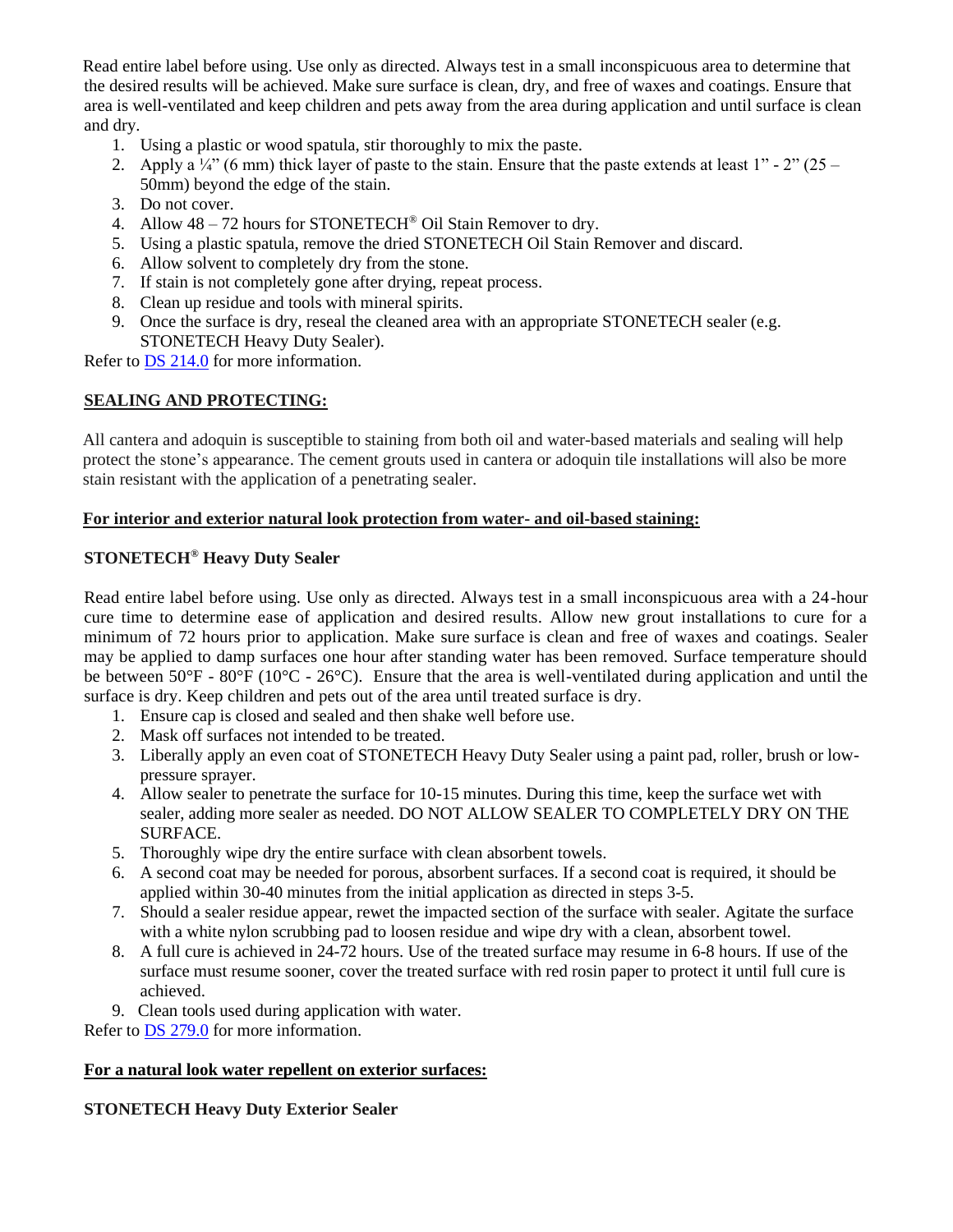Read entire label before using. Use only as directed. Always test in a small inconspicuous area with a 24-hour cure time to determine ease of application and desired results. Allow new grout installations to cure for a minimum of 72 hours prior to application. Make sure surface is clean, thoroughly dry and free of waxes and coatings. Surface temperature should be between 50°F - 80°F (10°C - 26°C). Keep children and pets out of the area until surface use resumes.

- 1. Mask off any surfaces not intended to be treated.
- 2. Liberally apply an even coat of STONETECH® Heavy Duty Exterior Sealer with a paint pad, paintbrush, paint roller or solvent-resistant, low-pressure sprayer. Do not use power sprayer. Do not thin before using. See method of application.
- 3. Allow sealer to penetrate the surface for 5–15 minutes; denser material may require more time for sealer to penetrate. During this time, distribute excess sealer over entire area to ensure even penetration. DO NOT ALLOW EXCESS SEALER TO DRY ON THE SURFACE.
- 4. Thoroughly wipe dry the entire surface with a clean dry cloth to completely remove all excess sealer from the surface.
- 5. A second coat may be needed for porous, absorbent surfaces and should be applied one hour after initial application as directed in steps 2–4.
- 6. If sealer was not completely wiped off and a residue appears, wipe entire surface with a towel dampened with sealer. Use a white nylon pad to loosen residue and follow with a clean, white absorbent towel to remove.
- 7. Full cure is achieved in 24–72 hours. Surface use may resume in 4-6 hours.
- 8. Clean up promptly after job is complete, since rags and equipment that are wet with product may be combustible. Clean equipment with mineral spirits and allow equipment and rags to dry in a well-ventilated area out of reach of children and pets. After rags are dry, dispose of in accordance with local waste disposal regulations.

Refer to [DS 212.5](https://cdn.laticrete.com/~/media/product-documents/product-data-sheets/ds-2125.ashx) for more information.

#### **For a salt water resistant protector:**

#### **STONETECH® Salt Water Resistant Sealer**

Not intended for use on surfaces that have been previously exposed to salt water or deicing salts. Read entire label before using. Use only as directed. Always test in a small inconspicuous area with a 24-hour cure time to determine ease of application and desired results. Allow new grout installations to cure for a minimum of 72 hours prior to application. Make sure surface is clean, dry and free of waxes and coatings. Surface temperature should be between  $35^{\circ}F - 90^{\circ}F (2 - 32^{\circ}C)$ . Keep children and pets out of the area until surface use resumes.

- 1. Mask off any surfaces not intended to be treated.
- 2. Liberally apply an even coat of STONETECH Salt Water Resistant Sealer with a bristle paint brush or paint roller.
- 3. Allow sealer to penetrate the surface for 15–20 minutes. During this time, distribute excess sealer over entire area to ensure even penetration. Do not allow sealer to pool on the surface. DO NOT ALLOW EXCESS SEALER TO DRY ON THE SURFACE.
- 4. Thoroughly wipe the entire surface with a clean dry cloth to completely remove all excess sealer from the surface.
- 5. For protection against de-icing salts, a second coat is recommended and should be applied 15-20 minutes after the initial application as directed in steps 2-4.
- 6. The sealer should be fully cured prior to water contacting the surface. Full cure is achieved in 72 hours. If there is a possibility of rain within the 72 hour cure time, cover surface so it remains dry.
- 7. Clean tools used during application with water.
- 8. If resistance to oily stains is also desired, apply STONETECH Bullet Proof<sup>®</sup> Sealer after Salt Water Resistant Sealer has fully cured.

Refer to [DS 288.0](https://cdn.laticrete.com/~/media/product-documents/product-data-sheets/ds-288.ashx) for more information.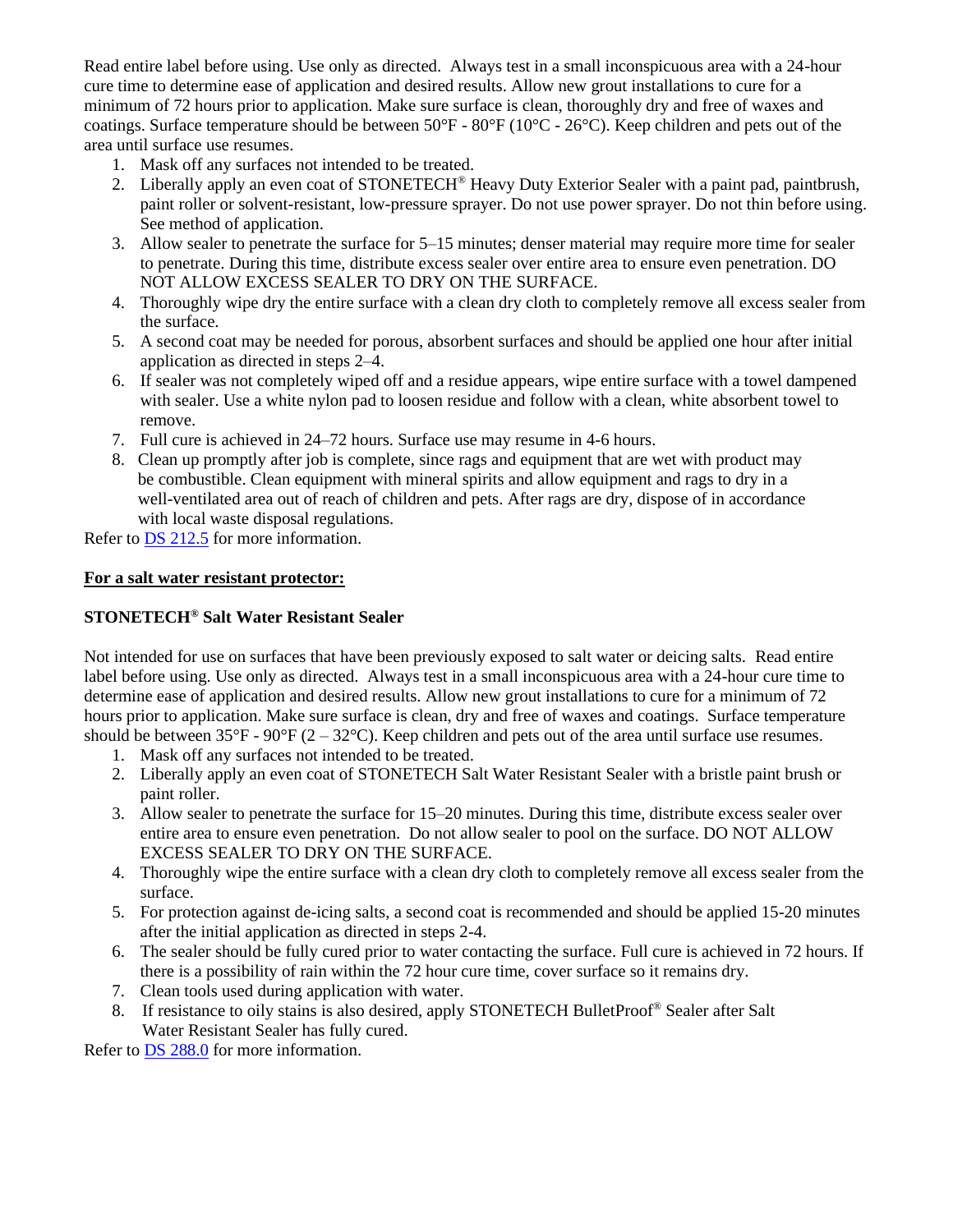#### **For a color enhancing impregnating sealer for interior surfaces:**

#### **STONETECH® Enhancer Sealer (Water-based)**

Read entire label before using. Use only as directed. Test in a small inconspicuous area with a 24-hour cure time to determine ease of application and desired results. Allow new grout installations to cure for at least 72 hours prior to application. Be sure surface is clean, thoroughly dry and free of sealers, waxes and coatings. Not recommended for exterior surfaces. Surface temperature should be between 50°F – 80°F (10°C - 26°C). Avoid skin and eye contact. Wear protective eyewear and gloves. Ensure work area is well-ventilated during application and until surface is dry. Keep children and pets out of the area during application and drying.

- 1. Shake well before using.
- 2. Apply STONETECH<sup>®</sup> Enhancer Sealer evenly and liberally using a paint pad, low-pressure chemicalresistant sprayer, roller or brush. Avoid applying sealer on unintended surfaces.
- 3. Allow sealer to penetrate surface for 15–30 minutes; denser material may require maximum time to penetrate surface. Spread excess sealer over entire area for even penetration.
- 4. Following penetration time, completely wipe surface dry with a clean dry towel. DO NOT ALLOW EXCESS TO DRY COMPLETELY ON SURFACE.
- 5. A second coat may be needed for porous, absorbent surfaces or if a darker appearance is required. Apply second coat 1 hour after start of initial application following directions in steps 1–4.
- 6. A full cure is achieved after 24–72 hours. Surface traffic may begin in 6–8 hours. If needed sooner, cover the floor with red rosin paper to protect it until the recommended time periods have passed.
- 7. Clean tools used during application with water.

Refer to [DS 217.5](https://cdn.laticrete.com/~/media/product-documents/product-data-sheets/ds-2175.ashx) for more information.

#### **For a color enhancing impregnating sealer for interior and exterior surfaces:**

#### **STONETECH Enhancer Pro™ Sealer (Solvent-based)**

Read entire label before using. Use only as directed. Always test in a small inconspicuous area with a 24-hour cure time to determine ease of application and desired results. Allow new grout installations to cure for a minimum of 72 hours prior to application. Make sure surface is clean, free of waxes, coatings, and previous sealers, and is dry for 24-72 hours. Surface temperature should be between  $50^{\circ}F - 80^{\circ}F (10^{\circ}C - 26^{\circ}C)$ . Ensure that the area is well-ventilated during application and until treated surface is dry. Keep children and pets out of the area until treaded surface is dry.

- 1. Mask off any surfaces not intended to be treated.
- 2. Liberally apply an even coat of STONETECH Enhancer Pro Sealer using a paint pad, roller, brush, or pump-up garden sprayer. Do not use a power sprayer, towel, or sponge for application. Do not thin before using.
- 3. Allow Sealer to penetrate surface for 15-20 minutes. Denser material may require more time to penetrate. DO NOT ALLOW EXCESS SEALER TO DRY ON SURFACE. Failure to remove excess sealer from surface may result in residue that may need to be mechanically removed.
- 4. Thoroughly wipe surface with multiple dry cloths to remove all excess sealer.
- 5. A second coat may be needed for more absorbent surfaces or if darker appearance is required. Sealer should be applied one hour after start of initial application, as directed in steps 2-4.
- 6. Full cure is achieved after 24-72 hours. Avoid surface traffic for 6-8 hours after application. If surface traffic must resume sooner, cover the floor with red rosin paper to protect it until full cure has been achieved. Red rosin paper is not needed to apply second coat.
- 7. Clean up promptly after job is complete. Rags and equipment that are wet with product may be flammable. Clean equipment with mineral spirits and allow to dry in a well-ventilated area. Allow rags to dry in a well-ventilated area out of reach of children and pets. When dry, dispose of in accordance with local waste disposal regulations.

Refer to **DS 218.5** for more information.